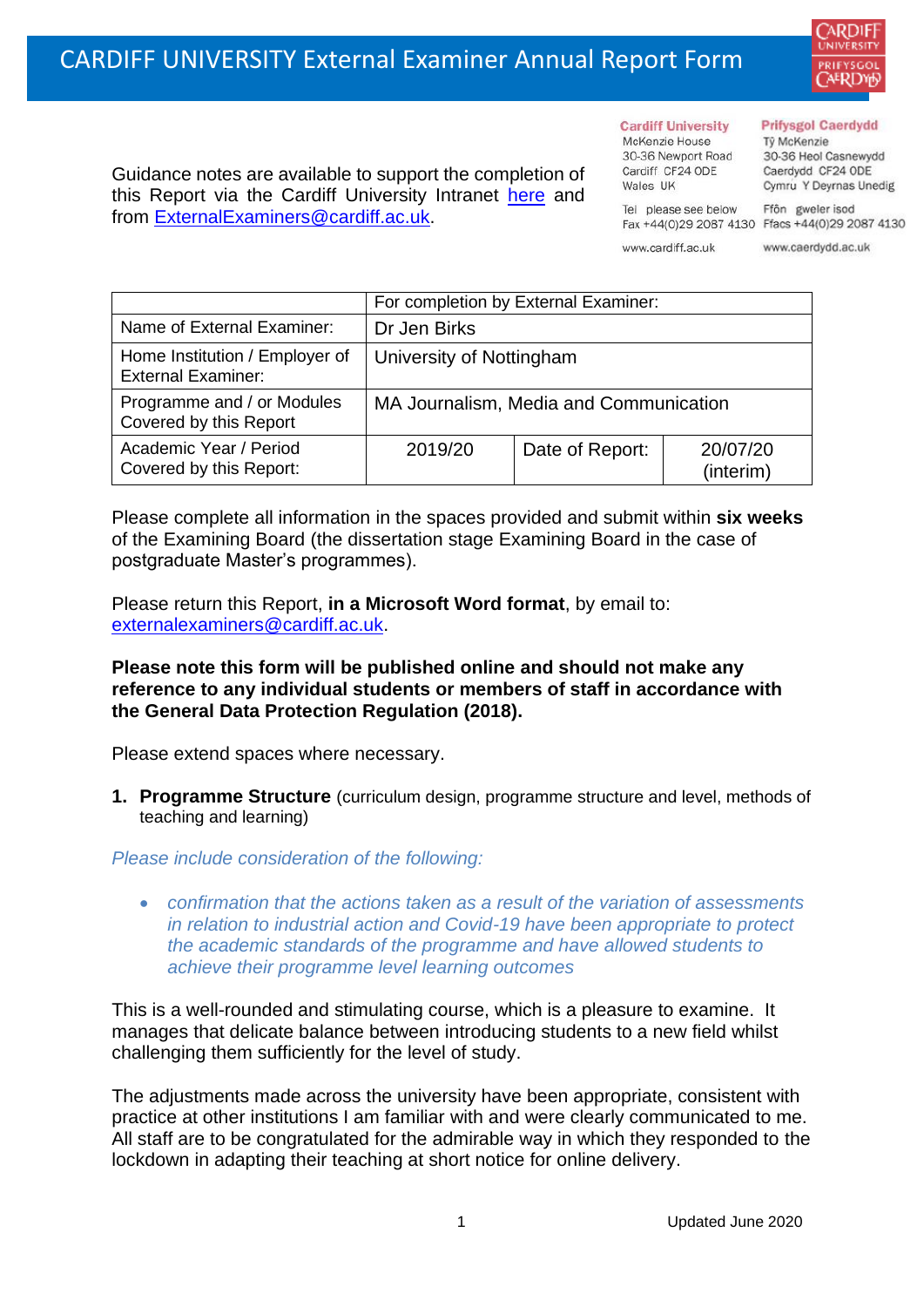**2. Academic Standards** (comparability with other UK HEIs, achievement of students, any PSRB requirements)

## *Please include consideration of the following:*

- *module marks are an accurate reflection of the standards they achieved, and the award classification reflects their academic attainment on their degree programme.*
- *if scaling has been recommended by the pre-Examining Board, there is appropriate justification for the recommendation based on the scaling guidance and the proposed scaling methodology to be applied to the marks is appropriate*
- *the application of the Safety Net Policy to ensure that students' award classification reflects their academic attainment on the degree programme, and that the degree classification is not affected by any potential dip in their academic performance in assessments undertaken during a period of disruption.*
- Highlighting where the Safety Net Policy could not be applied/or only in part *due to specific PSRB requirements and the outcomes of the discussion and decisions made.*
- *the academic standards of degrees meet the requirements of the relevant national qualifications' framework.*
- *the degrees awarded by the University are valid and reliable and are of an equivalent standard to degrees awarded in previous years.*
- *confirmation that the degree outcomes of each programme under consideration are in line with the sector and meet any professional, statutory, regulatory body requirements.*
- *where issues have been identified, the main Examining Board have been clear in their deliberations and actions to safeguard the academic standards.*

Standards have been maintained, even at the cost of failing some students who cannot meet them, and most markers are using the full range of marks into the high 70s and low 80s at the top end to properly recognise superlative work.

The safety net policy appeared to have been applied appropriately, and where students have done poorly that has generally been a consistent pattern across the whole year. At the same time, there has been some very impressive work produced by the most able students, despite the challenges.

I did note a range of responses to evidence of plagiarism and poor academic practice in coursework submissions. Students were reprimanded in feedback for a range of poor practice (perhaps through misunderstanding UK conventions, for instance) and suspected intentional deception, but it's not clear how consistent penalties are imposed across that spectrum. It would be worth considering a consistent policy across the school to apply a specific penalty (such as a written warning, a percentage decrease, a mark of zero for the plagiarised material, or a mark of zero for the whole component) depending of the severity of the infraction and whether a prior offence has occurred. It is also increasingly common practice to afford the student a hearing to allow them a right to reply and give mitigating explanations.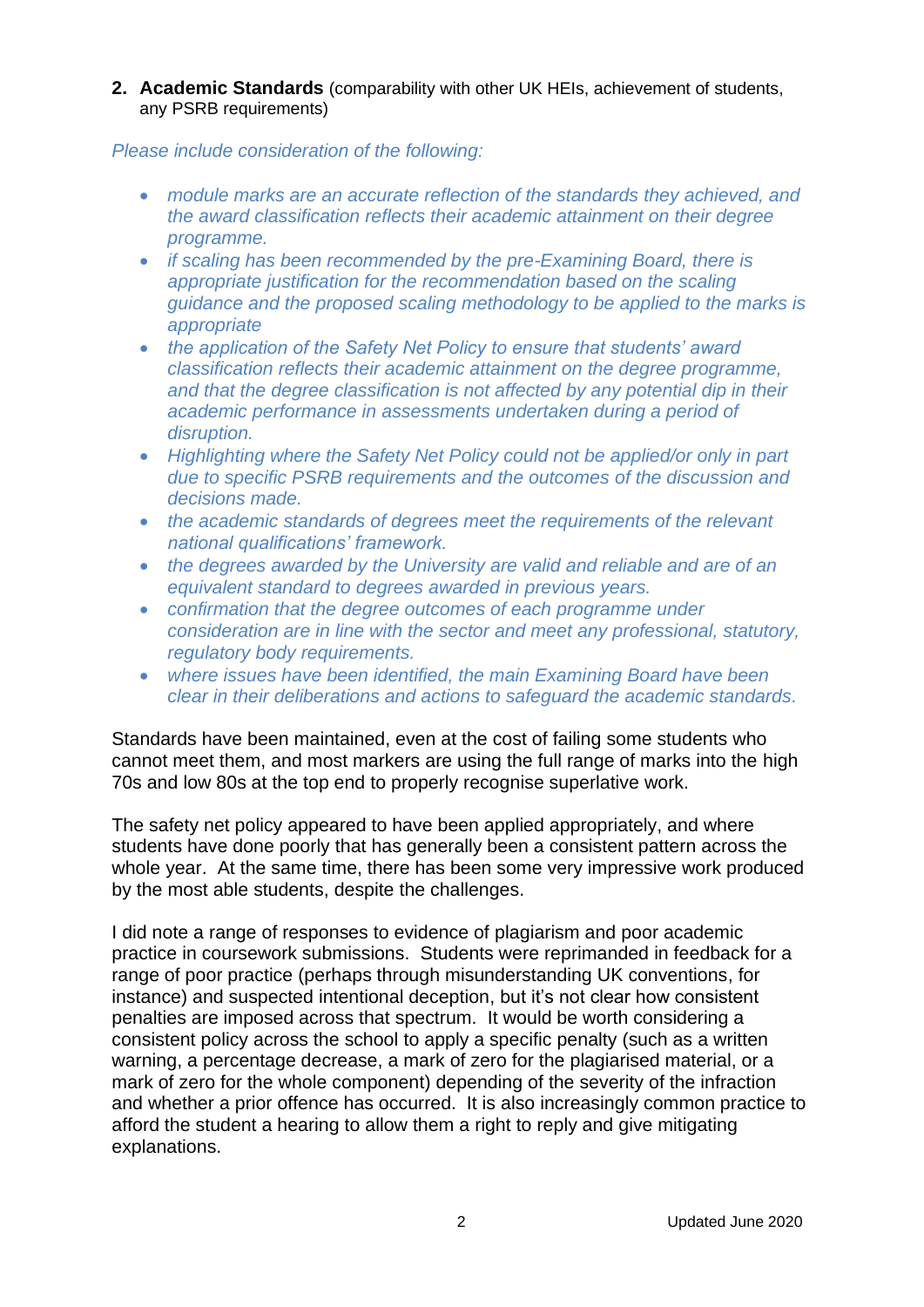**3. The Assessment Process** (enabling achievement of aims and learning outcomes; stretch of assessment; comparability of standards between modules of the same level)

*Please include consideration of the following:* 

- *assessment variations used are appropriate, and where possible continue to test the module learning outcomes*
- *students continued to be provided with the opportunity to demonstrate achievement of the programme learning outcomes as a result of the variations*
- *assessments continued to be conducted with care and due diligence to ensure that students were not academically disadvantaged as a result of the variations.*

The teaching staff demonstrate real dedication in their feedback, the vast majority of which is fulsome, detailed and constructive.

The assessments are appropriate to the learning outcomes and stretch the more able students appropriately. Marking criteria are very clear and prominently presented in module handbooks.

As assessment is via essay-based or textual analysis report-based coursework, few adjustments to assessment were necessary. One minor exception was the spring research methods module, where students were enabled to shift their pilot studies online, which allowed them to meet the intended learning outcomes.

4. **Examination of Master's Dissertations (if applicable)** (sample of dissertations received, appropriateness of marking schemes, standard of internal marking, classification of awards)

*Where possible please complete this section following the dissertation examining board determining the final award*.

[To follow in due course]

#### **5. Year-on-Year Comments**

[Previous External Examiner Reports are available from the Cardiff University Website [here.](https://www.cardiff.ac.uk/public-information/quality-and-standards/external-examiner-reports)]

### *Please note that due to the unprecedented nature of the Covid-19 pandemic, Schools may have had limited time to enact changes*.

Following my suggestion, some markers did signpost explicitly to language support services in their feedback. Others suggested a proof-reader but improving their written English skills would be preferable to paying someone to tidy their work up.

On two modules there was a very useful outline of the sample moderated, the moderator's comments, and the overall spread of marks. I imagine this may have been more widely adopted without the pandemic placing marking schedules under pressure, but it would be good to see that best practice extended next year.